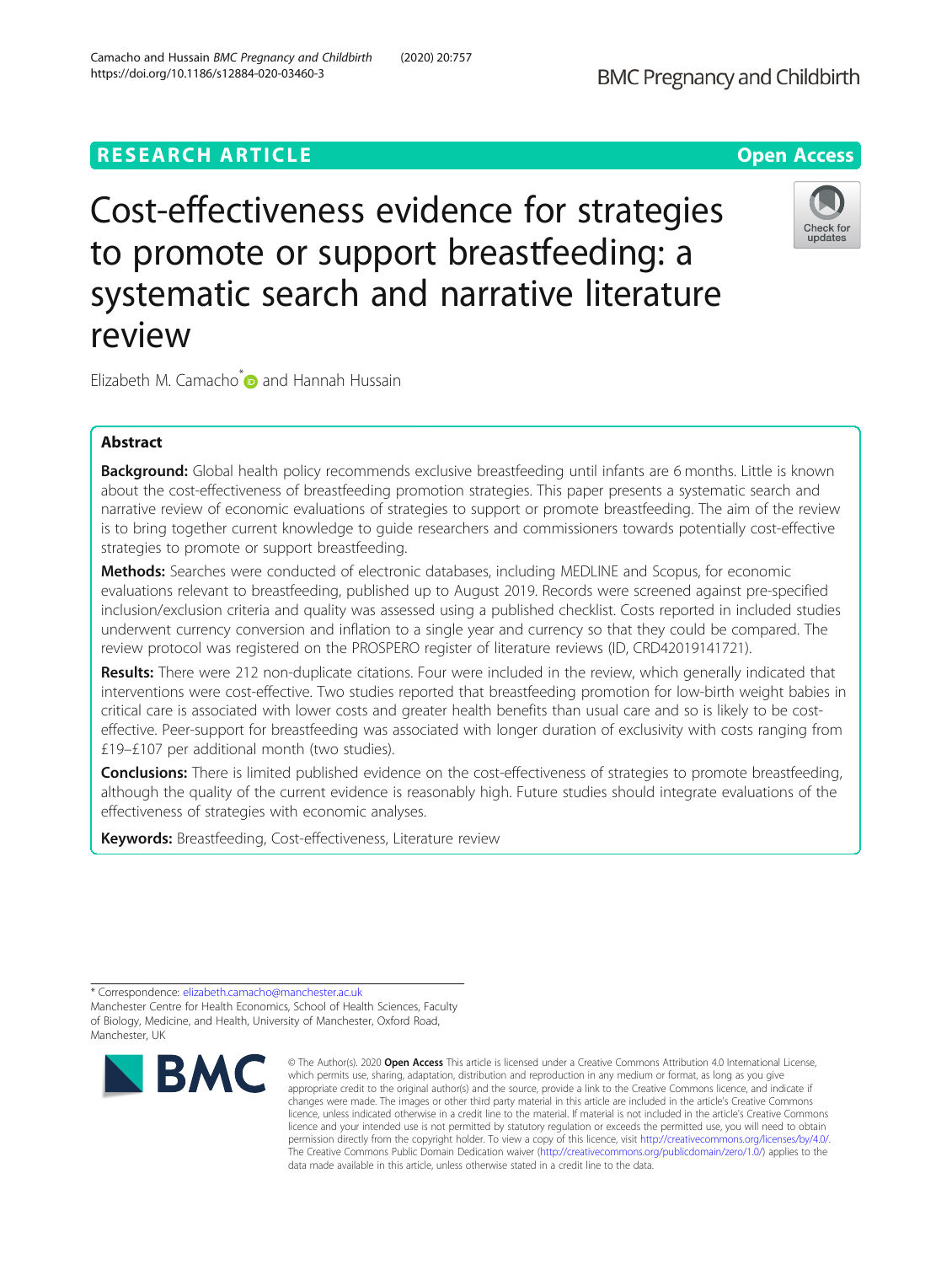## Background

The World Health Organisation (WHO) recommends that all infants are breastfed exclusively for the first 6 months of life [[1\]](#page-6-0). The cost burden of not breastfeeding is estimated to represent 0.49% of world gross domestic product [\[2](#page-6-0)]. The global prevalence of exclusive breastfeeding in 2015 was estimated at 43% [\[3](#page-6-0)]. It is a priority for global health policy to increase breastfeeding rates.

There have been a number of systematic reviews (including Cochrane reviews) which suggest that a range of interventions may be successful in increasing breastfeeding rates (e.g. [[4](#page-6-0)–[6\]](#page-6-0)). The most recent Cochrane review of 'breastfeeding in healthy mothers and healthy babies' reported that all forms of extra support showed a decrease in cessation of 'any breastfeeding' and a decrease in cessation of exclusive breastfeeding at 6 months, although noted that the evidence was of moderate quality due to very high heterogeneity [[5\]](#page-6-0). Although there is a growing body of research exploring return on investment and cost burden of not breastfeeding [\[2](#page-6-0), [7,](#page-6-0) [8](#page-6-0)], less is known about the cost-effectiveness of specific breastfeeding promotion strategies.

Economic evaluations compare the costs and benefits of different strategies with the aim of estimating which is more likely to be cost-effective (i.e. the lowest cost per unit of benefit). Healthcare budgets are finite and policymakers need this type of evidence to inform their decisions on how best to allocate these limited resources. To support decision-making on how best to allocate funds for the promotion of breastfeeding, knowing which interventions are most likely to be cost-effective is important.

The aim of this review was to identify, bring together, and critically appraise published evidence regarding the cost-effectiveness of strategies for the promotion and support of breastfeeding. This included exploring characteristics of potentially cost-effective interventions and identifying gaps in current knowledge and potentially important directions for future research.

### Methods

A systematic literature search and narrative review of the findings was carried out to identify robust economic evidence relating to any interventions which support and/or promote breastfeeding. The research questions addressed were:

- 1) Which breastfeeding strategies are likely to be costeffective for supporting/promoting breastfeeding?
- 2) What should be the focus for future research, based on current literature and knowledge gaps?

To improve the chances of identifying all relevant economic literature, the search was broad and included any type of breastfeeding interventions (i.e. not restricted by targeted population sub-group). Some studies publish data on costs related to interventions without conducting a full economic evaluation (i.e. comparing the costs and benefits of more than one strategy) or an incremental cost-effectiveness analysis. The decision was made to only include studies which reported incremental costeffectiveness analyses because incremental analysis enables meaningful comparison between strategies (e.g. by policymakers) and is considered to be a robust approach to economic evaluation related to health and healthcare [\[9](#page-6-0)].

Studies were required to meet all of the following explicit inclusion criteria: (a) studies focusing on promoting or sustaining breastfeeding, (b) any intervention type, (c) interventions aimed at women, babies, partners, or general population (e.g. public health campaigns), (d) standard or usual care/treatment, an alternative intervention, or a placebo intervention as the comparator, and (e) assessment of incremental cost-effectiveness.

Studies were excluded if they were at least one of the following: (a) previous literature reviews (although screening for potential additional references was conducted), (b) conference abstracts, protocols, and feasibility/pilot studies, or (c) studies focussing on reducing the transmission of HIV/AIDS via breastfeeding rather than promoting breastfeeding directly.

Electronic databases of published literature were searched: MEDLINE, Scopus, National Health Service (NHS) Economic Evaluation Database, NHS Health Technology Assessment Database. The searches were conducted in August 2019. Publications before January 2000 were not searched to exclude older references which do not reflect current knowledge/practice and so are less useful for decision making. The searches were not restricted by language. Search terms focussed on words related to breastfeeding and health economics. The search strategy for each database can be found in Supplementary Material (Table [S1](#page-6-0)). To increase the chances of capturing all relevant publications, the bibliographies of previously published literature reviews were also screened [\[4](#page-6-0)–[7](#page-6-0), [10](#page-6-0)–[22\]](#page-7-0).

Both authors independently evaluated the abstracts of identified studies against the inclusion and exclusion criteria. Full texts were then examined separately by both authors to determine which publications should go through to the data extraction stage. The authors compared their results and resolved any disagreements through discussion until a consensus was reached. The details of publications excluded following full text review are reported in Supplementary Material (Table S[2](#page-6-0)).

Based on guidance from the NHS economic evaluation database handbook, a process of structured data extraction and quality assessment was carried out [\[23](#page-7-0)]. Extracted data were reported as descriptive summaries; as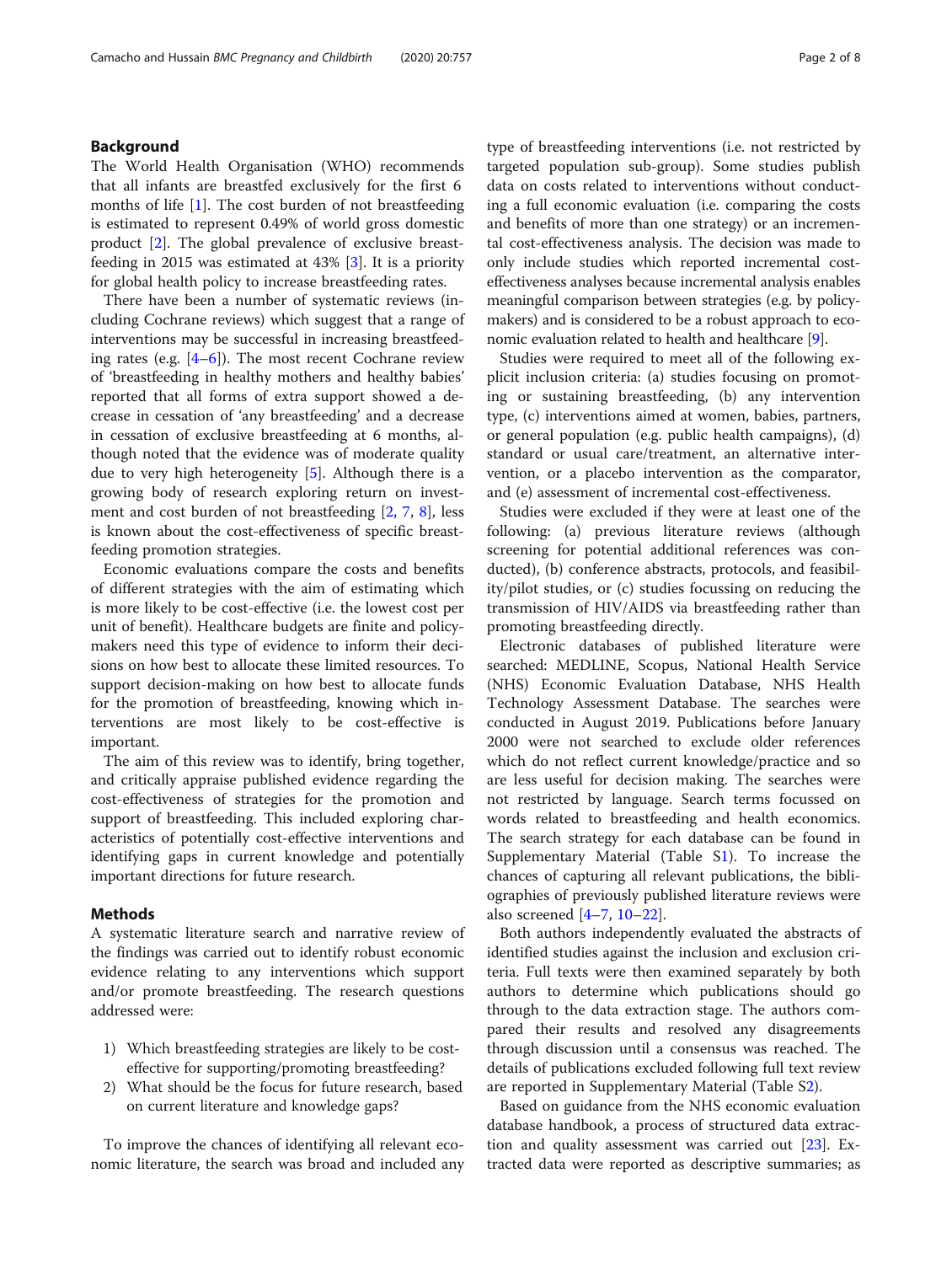this is a narrative review, no statistical tests were conducted on the extracted data. A single form which incorporated both data extraction and quality assessment was designed a priori (by author 1). This was applied to each full text included in the review to obtain data required for the review which included: study methodology, results, limitations, evidence gaps, and quality of methods and reporting (see Supplementary Material, Table [S3](#page-6-0)). An additional tool was also used for quality assessment of included publications, an adapted version of the Consensus Health Economic Criteria (CHEC) list [[24\]](#page-7-0). One author (author 1) completed the data extraction process and a second (author 2) reviewed the extracted data.

Costs reported in currencies other than Pounds Stirling  $(E)$  were converted based on the average market exchange rate for the cost year used in the publication [[25\]](#page-7-0). The purchasing power parity was not used for currency conversion as one study only reported costs that had already been converted to US dollars (from Ugandan shillings) and it was unclear which exchange rate had been used for this conversion. Costs were inflated to 2018/19 based on the Hospital and Community Health Services (HCHS) index [[26\]](#page-7-0). The rates used to convert currencies and inflate costs are reported in Supplementary Material (Table S[4\)](#page-6-0).

The review protocol was registered on the PROSPERO register of literature reviews (ID, CRD42019141721).

## Results

There were 225 citations identified from the primary literature searches, 212 remained following deduplication of records (see Fig. 1 for PRISMA flow diagram). The full texts of thirteen publications were reviewed, 4 of which satisfied the inclusion criteria for the review [\[27](#page-7-0)–[30](#page-7-0)]. One of the full texts included in the review duplicated the re-sults from a Health Technology Assessment report [[20](#page-7-0)]. The seventeen previous literature reviews related to breastfeeding were hand-searched and resulted in no additional references [[4](#page-6-0)–[7](#page-6-0), [10](#page-6-0)–[22](#page-7-0)].

Key characteristics of the 4 included studies are described in Table [1](#page-3-0). Two of the studies were based in Europe (UK and Spain) and evaluated a comparable intervention to support breastfeeding in low birth weight babies in a critical care setting through enhanced staff contact with parents [\[28,](#page-7-0) [29\]](#page-7-0). The Spanish study was a replication of the UK model, with adjustment of some of

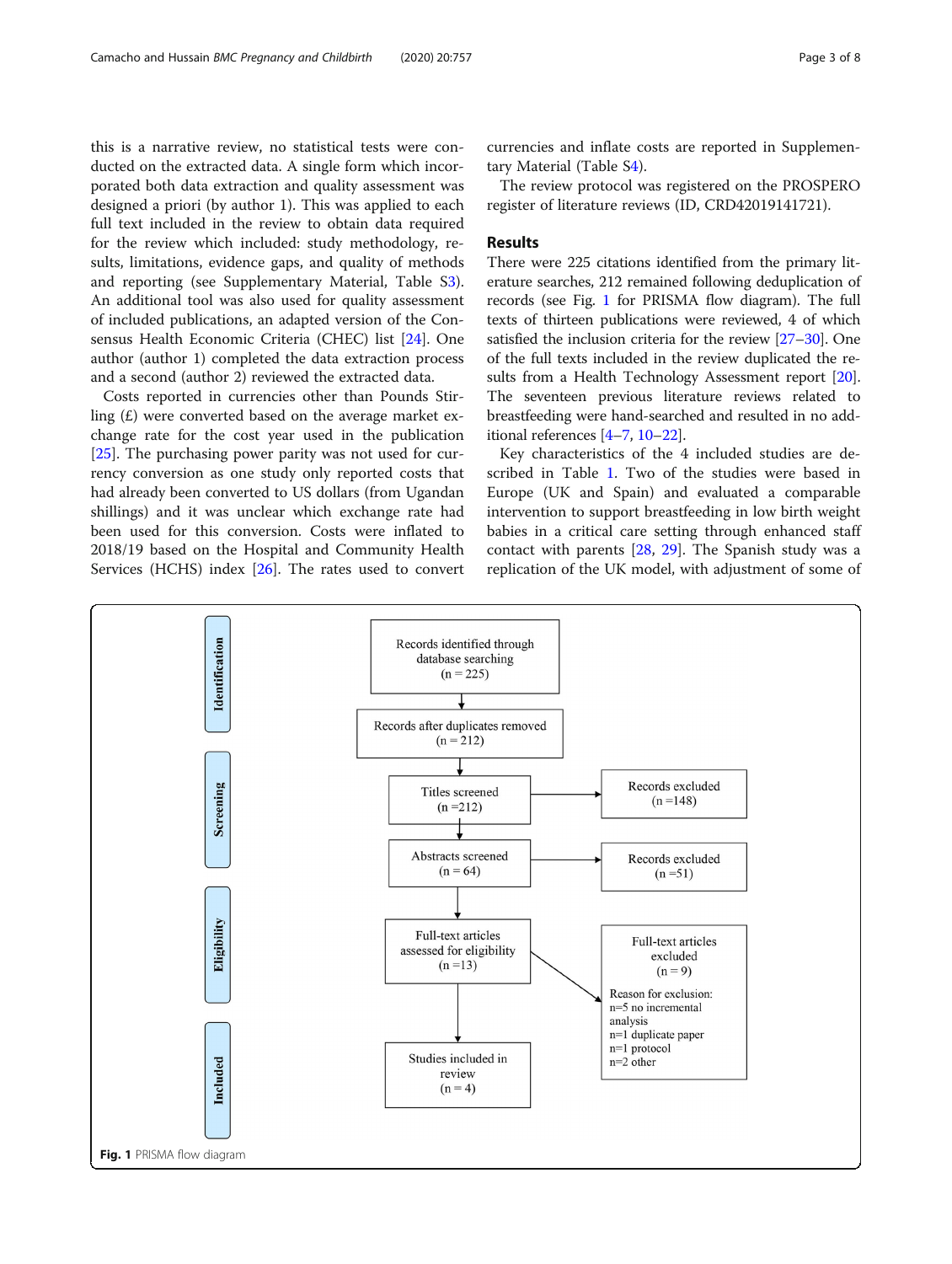<span id="page-3-0"></span>**Table 1** An overview of the studies which were included in the review ( $n = 4$ )

| First author (year<br>of publication) | Population                                                   | Country           | <b>Intervention</b><br>(studies reported usual or routine care as the comparator unless otherwise<br>stated)                                                                                                                                                                                                                                                                        |
|---------------------------------------|--------------------------------------------------------------|-------------------|-------------------------------------------------------------------------------------------------------------------------------------------------------------------------------------------------------------------------------------------------------------------------------------------------------------------------------------------------------------------------------------|
| Desmond (2008)<br>[27]                | Pregnant women (sub-group by<br>HIV status)                  | South<br>Africa   | Complex intervention including (full implementation): group education at<br>antenatal clinics, up to 4 antenatal home visits by a lay breastfeeding counsellor,<br>14 postnatal home visits. Three levels of implementation considered: full,<br>simplified <sup>a</sup> , and basic <sup>b</sup> .<br>Additional comparisons made between levels of implementation of intervention |
| Rice (2010) [28]                      | Mothers of babies with low<br>birth weight in neonatal units | United<br>Kingdom | Enhanced staff contact to promote breastfeeding in a neonatal unit                                                                                                                                                                                                                                                                                                                  |
| Rubio-Rodríguez<br>$(2012)$ [29]      | Mothers of babies with low<br>birth weight in neonatal units | Spain             | Intensive promotion of breastfeeding in low birth weight babies                                                                                                                                                                                                                                                                                                                     |
| Chola (2015) [30]                     | Pregnant women                                               | Uganda            | Community-based peer counselling conducted alongside breastfeeding<br>promotion in facility-based maternal and child health services, including antenatal<br>and postnatal services. Comparator was facility-based promotion only.                                                                                                                                                  |

<sup>a</sup>Simplified implementation: Less frequent pre-and post-natal visits, and more clinic based as opposed to home-based visits

<sup>b</sup>Basic implementation: This scenario is entirely clinic-based

HIV Human immunodeficiency virus

the model parameters which were specific to Spain (e.g. Spanish-specific unit costs). The other two studies evaluated similar interventions (peer/lay support for breastfeeding) and were based in African countries (South Africa [[27\]](#page-7-0) and Uganda [[30](#page-7-0)]). The South African study focused on the sub-group of pregnant women who were HIV positive.

The study designs are summarised in Table [2.](#page-4-0) Three out of the four studies reported cost-utility analyses (CUA) [\[28](#page-7-0)–[30\]](#page-7-0); the remaining study, which was also the oldest, reported only a cost-effectiveness analysis (CEA) [[27\]](#page-7-0). The two European studies reported the measure of health utility as quality adjusted life years (QALYs) from the perspective of the baby and applied a lifetime horizon [\[28](#page-7-0), [29\]](#page-7-0). The study from Uganda reported disability adjusted life years (DALYs) based on the health impact on infants over a lifetime horizon and months of breastfeeding over a 6 month horizon [\[30](#page-7-0)]. The study from South Africa reported costs and benefits (months of breastfeeding) for a 12 month period [[27\]](#page-7-0). All of the studies were model-based analyses, although an explicit model structure was not reported in the South African study as this was reported as more of a mathematical model [[27\]](#page-7-0). This study was also the only one not to report having conducted probabilistic sensitivity analysis. Only the Spanish study reported a measure of variance around their estimate of net cost e.g. 95% confidence interval [\[29](#page-7-0)].

The cost-effectiveness results of the four studies are summarised in Table [3.](#page-5-0) Both evaluations of interventions targeting low birth weight babies in neonatal units concluded that the interventions were likely to be costeffective over a lifetime horizon as they were associated with lower costs and QALY gains compared with usual care [[28,](#page-7-0) [29](#page-7-0)]. There was no single conclusion for the peer support intervention in South Africa but rather the

authors concluded that the different derivatives of the intervention (based on level of implementation) could be cost-effective under different assumptions, ranging from £19 to £107/additional month of exclusive breastfeeding. The authors who evaluated the peer-support intervention in Uganda concluded that, at over £9000/DALY averted, it was not likely to be cost-effective in comparison to other maternal/child health interventions already being implemented there [\[30\]](#page-7-0). However in terms of the cost/additional month of breastfeeding, this was very close to the midpoint (£63) of the range of costs reported for the peer support intervention in South Africa (£58).

### Critical appraisal

The full results of the quality appraisal of each included publication are reported in Supplementary Material (Table S[5](#page-6-0)). The papers were all high quality, scoring 16 or higher (out of 18) on the CHEC-list [\[24](#page-7-0)]. The two peer-support interventions did not explore all important variables in sensitivity analyses [[27,](#page-7-0) [30\]](#page-7-0) and the two interventions based in neonatal units did not discuss the generalisability or applicability of their findings to other settings [\[28](#page-7-0), [29](#page-7-0)].

# **Discussion**

There is a very limited evidence base on the costeffectiveness of strategies to improve breastfeeding rates. Four studies evaluated two intervention types between them: breastfeeding promotion for low-birth weight babies in critical care and peer support for breastfeeding in low/middle-income countries. Breastfeeding promotion in critical care is associated with greater health benefits and lower costs than usual care, therefore it is likely to be cost-effective. The conclusions from the studies on peer support in lower-income settings are less clear and dependent on specific intervention configuration, but both studies reported comparable costs per additional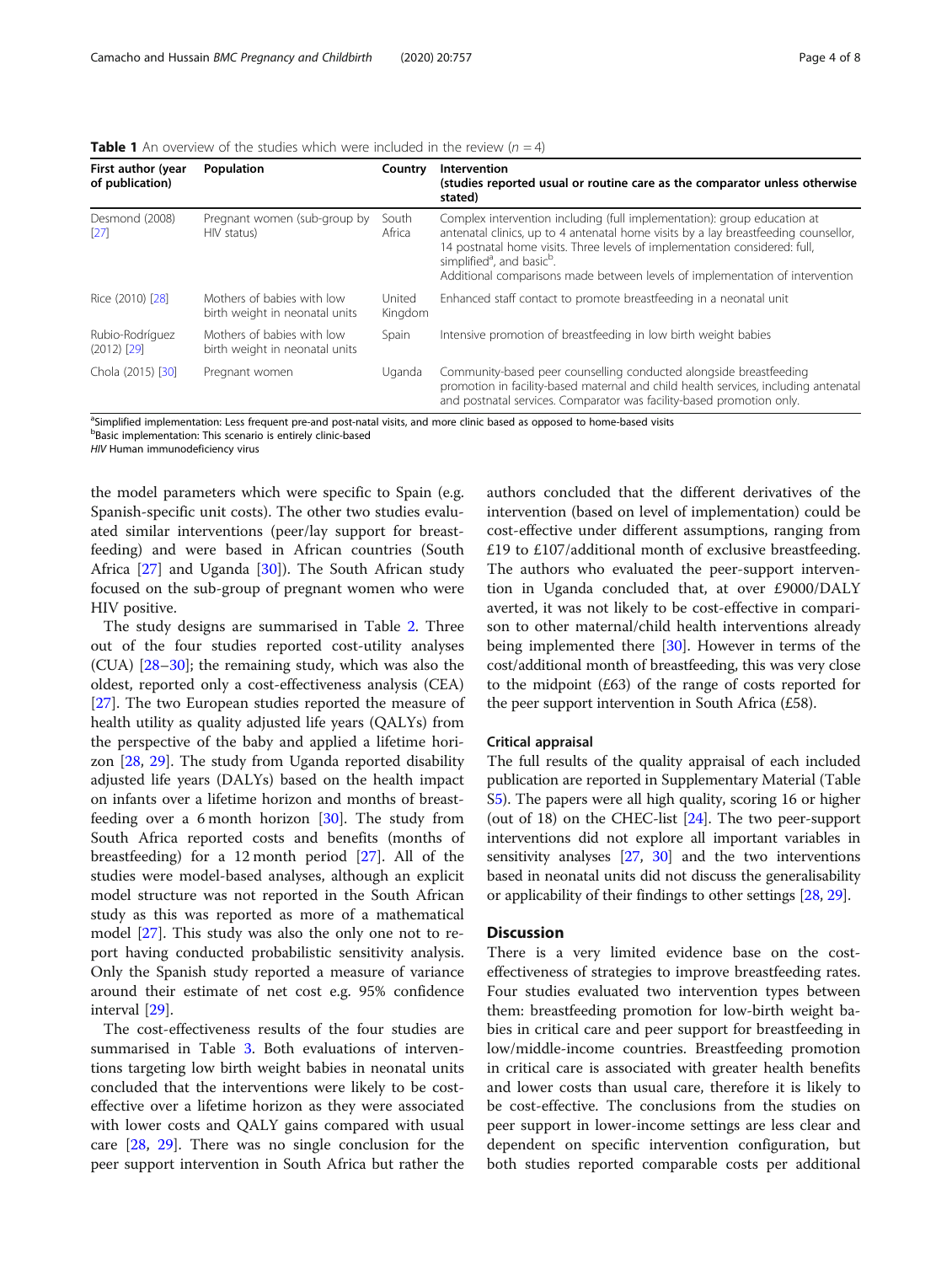| <b>First author</b> Evaluation<br>(year of<br>publication) | type       | Measure of<br>health<br>benefit                 | <b>Evaluation</b><br>details                                                                                                                                                        | Data source                                                                                                                      | Quality/bias considerations                                                                                                                                                                                                                                                                                         |
|------------------------------------------------------------|------------|-------------------------------------------------|-------------------------------------------------------------------------------------------------------------------------------------------------------------------------------------|----------------------------------------------------------------------------------------------------------------------------------|---------------------------------------------------------------------------------------------------------------------------------------------------------------------------------------------------------------------------------------------------------------------------------------------------------------------|
| Desmond<br>$(2008)$ $[27]$                                 | CEA        | Month of<br>exclusive<br>breastfeeding          | · Trial or model:<br>model<br>(unspecified<br>type)<br>• Perspective:<br>Health service<br>• Time horizon:<br>12 months<br>• Price year:<br>2007<br>• Currency: US \$               | Patient-level data from an RCT                                                                                                   | The comparator used against the basic<br>scenario was base case, whereby no costs<br>were associated. The structure of the model<br>isn't explicitly described.<br>One-way sensitivity analyses were conducted<br>exploring impact of intervention on<br>breastfeeding and differing staff management<br>scenarios. |
| Rice (2010)<br>$[28]$                                      | <b>CUA</b> | QALYs                                           | • Trial or model:<br>model<br>(decision tree)<br>• Perspective:<br>Health service<br>• Time horizon:<br>lifetime<br>• Price year:<br>2006<br>• Currency:<br>British £               | Published studies/meta-analyses,<br>review of clinical literature                                                                | Probabilistic sensitivity analyses were<br>conducted.                                                                                                                                                                                                                                                               |
| Rubio-<br>Rodríguez<br>$(2012)$ [29]                       | <b>CUA</b> | QALYs                                           | • Trial or model:<br>model<br>(decision tree)<br>• Perspective:<br>Health service<br>· Time horizon:<br>lifetime<br>• Price year:<br>2011<br>• Currency: Euros                      | Published studies/meta-analyses,<br>review of clinical literature                                                                | One way (discount rate, cost of intervention)<br>Probabilistic sensitivity analyses were<br>conducted.                                                                                                                                                                                                              |
| Chola (2015) CEA; CUA<br>$[30]$                            |            | Month of<br>exclusive<br>breastfeeding;<br>DALY | • Trial or model:<br>model<br>(decision tree<br>and Markov)<br>• Perspective:<br>Provider<br>· Time horizon:<br>6 months;<br>lifetime<br>• Price year:<br>2007<br>• Currency: US \$ | Patient-level data from an RCT,<br>published studies/systematic reviews,<br>patient level data, review of clinical<br>literature | One-way (mortality rate, life expectancy, cost<br>of treating diarrhoea, and discount rate) and<br>probabilistic sensitivity analyses were<br>conducted.                                                                                                                                                            |

<span id="page-4-0"></span>**Table 2** An overview of the design of the studies which were included in the review ( $n = 4$ )

CEA Cost-effectiveness analysis, CUA Cost-utility analysis, QALY Quality adjusted life year, DALY Disability adjusted life year, RCT Randomised controlled trial

month of exclusive breastfeeding. Although these studies were of reasonably high quality, three out of the four did not report a measure of variance around their results which makes it difficult to gauge the level of uncertainty in their conclusions. The disparity in the volume of evidence regarding the effectiveness compared to the costeffectiveness of various strategies to promote breastfeeding is profound and more economic evidence is needed. For example, there are no economic evaluations at the general population level in high-income countries.

Previous systematic reviews in relation to the costeffectiveness of support or promotion of breastfeeding have similarly concluded that there was limited evidence  $[4-7, 10-22]$  $[4-7, 10-22]$  $[4-7, 10-22]$  $[4-7, 10-22]$  $[4-7, 10-22]$  $[4-7, 10-22]$  $[4-7, 10-22]$  $[4-7, 10-22]$ . In the time after this review was conducted a systematic review of costing studies related to breastfeeding interventions was published [[31\]](#page-7-0). That review focussed on implementation costs, rather than full economic evaluations which explore the trade-off between costs and benefits (i.e cost-effectiveness), as has been considered in this review. The authors noted a high degree of heterogeneity between the studies they identified which limited comparability. None of the recent reviews have produced narrative summaries and presented costs unified to a single year/currency. This review updates and extends existing cost-effectiveness evidence and is presented in a way which could help to inform evidence-based decision-making by policy-makers/ commissioners.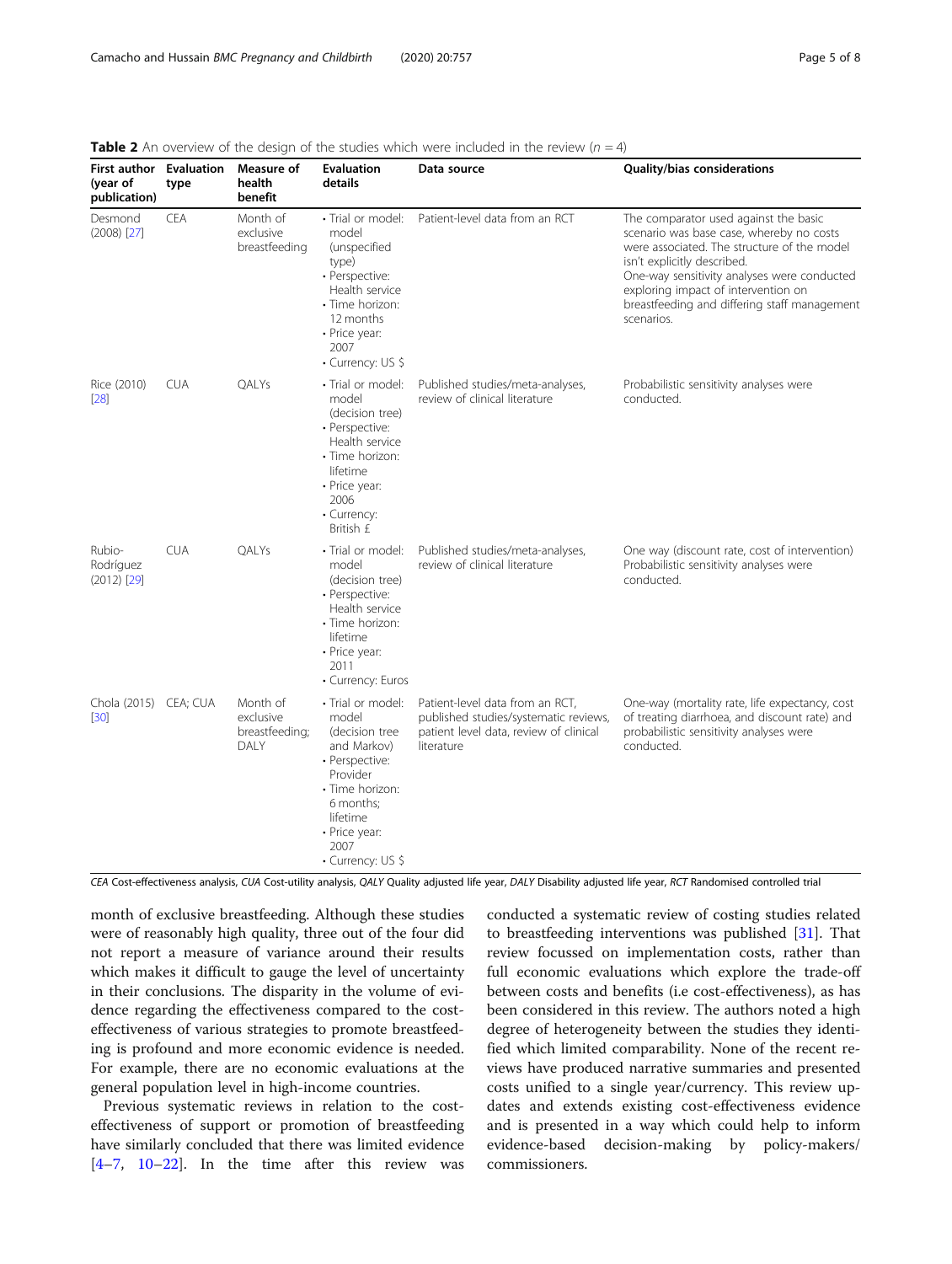| <b>First author</b><br>(year of<br>publication) | Interventions                                                                                                              | <b>Net benefit</b>                                                                                                                                                                   | Net<br>cost <sup>a</sup>                                                                     | ICER, key conclusions, and uncertainty                                                                                                                                                                                     |
|-------------------------------------------------|----------------------------------------------------------------------------------------------------------------------------|--------------------------------------------------------------------------------------------------------------------------------------------------------------------------------------|----------------------------------------------------------------------------------------------|----------------------------------------------------------------------------------------------------------------------------------------------------------------------------------------------------------------------------|
| Desmond<br>$(2008)$ [27]                        | Group education plus breastfeeding<br>counsellor (full, simple, and basic iterations<br>of intervention) versus no support | Incremental increase<br>in months of<br>exclusive<br>breastfeeding:<br>Basic versus no<br>support = $22,306$<br>Simple versus<br>basic = $204,644$<br>Full versus simple =<br>54,997 | 513,022<br>Basic <sup>b</sup> :<br>£5,660,<br>543<br>Simple <sup>c</sup> :<br>£1,646,<br>915 | Full: £11. £19-£107/additional month of exclusive<br>breastfeeding.<br>Each of the derivatives of the intervention could be<br>cost-effective under differing sets of circumstances.                                       |
| Rice (2010)<br>[28]                             | Enhanced staff contact in neonatal unit<br>versus usual contact                                                            | QALYs by birth<br>weight subgroup:<br>500-999 $q = 0.251$<br>1000-1749 $q = 0.056$<br>1750-2500 $q = 0.009$                                                                          | 500-999<br>g:<br>$-E1030$<br>$1000 -$<br>1749 g:<br>$-5515$<br>$1750-$<br>2500 g:<br>$-5116$ | Intervention was dominant in all weight sub-groups.<br>The intervention would no longer be cost-effective if<br>donor milk were allocated exclusively as a supplement<br>to mothers' milk.<br>Likely to be cost-effective. |
| Rubio-<br>Rodríguez<br>$(2012)$ [29]            | Enhanced staff contact in neonatal unit<br>versus usual contact                                                            | QALYs by birth<br>weight subgroup:<br>$500-999$ g = 1.75<br>1000-1749 $q = 0.333$<br>$1750 - 2500$ g = 0.156                                                                         | 500-999<br>g: -£23,<br>859<br>1000-<br>1749 g:<br>$-£6282$<br>1750-<br>2500 g:<br>$-E3203$   | Intervention was dominant in all weight sub-groups.<br>The cost of current breastfeeding promotion (usual<br>care) was not included in the model so costs are<br>conservative.<br>Likely to be cost-effective.             |
| Chola (2015)<br>[30]                            | Peer support plus clinic-based breastfeeding<br>promotion versus breastfeeding promotion<br>only                           | 2 months of<br>exclusive<br>breastfeeding; 0.01<br>DALYs averted                                                                                                                     | £116                                                                                         | £58/month of exclusive breastfeeding; £9617/DALY.<br>Not likely to be cost-effective.                                                                                                                                      |

<span id="page-5-0"></span>

|  |  |  | <b>Table 3</b> A summary of the results of the economic evaluations from the studies included in the review ( $n = 4$ ) |  |
|--|--|--|-------------------------------------------------------------------------------------------------------------------------|--|
|--|--|--|-------------------------------------------------------------------------------------------------------------------------|--|

ICER Incremental cost-effectiveness ratio, QALY Quality adjusted life year, DALY Disability adjusted life year

<sup>a</sup>Costs have been inflated to 2017/18 and currencies converted to British £; <sup>b</sup>Basic implementation: This scenario is entirely clinic-based<br><sup>C</sup>Simplified implementation: Less frequent pre-and post-patal visits, and more

Simplified implementation: Less frequent pre-and post-natal visits, and more clinic based as opposed to home-based visits

As has been noted in previous Cochrane reviews, trials of interventions to promote breastfeeding should incorporate an evaluation of cost-effectiveness as this is an important gap in current knowledge [\[5](#page-6-0), [12\]](#page-6-0). The lack of economic evaluations of general population breastfeeding strategies in high income settings is particularly striking. Randomised controlled trials should incorporate both trial-based and model-based economic evaluations to increase relevance to decision-makers. The benefits of breastfeeding for infants may be lifelong, hence economic models which consider costs and benefits (in terms of health utility) over a lifetime horizon are particularly important when comparing the costeffectiveness of breastfeeding interventions to other public health interventions. However, when comparing the cost-effectiveness of different breastfeeding interventions, short-term outcomes e.g. months of exclusive breastfeeding may be more appropriate. Going forward, the use of standardised measures of health benefit in relation to breastfeeding would aid comparisons between interventions.

Another neglected area in current research is measuring the health benefits and economic impacts of breastfeeding from the perspective of parents. For example, it has been estimated that upwards of 80% of the medical savings and deaths prevented through increased breastfeeding are related to improvement in mothers outcomes [[32\]](#page-7-0). Similarly none of the studies included in this review incorporated the indirect costs for mothers due to time spent breastfeeding, which can be considerable [[33\]](#page-7-0). For example, researchers in the United States reported that breastfeeding for 6 or more months was associated with "more severe and more prolonged" loss of earnings compared with breastfeeding for shorter durations or not breastfeeding  $[34]$  $[34]$ . This is also a key area for future research.

A key limitation of this review is that it is not possible to quantitatively synthesise the evidence from the studies identified due to both the small number and heterogeneity of the studies. While this is a common occurrence in reviews of economic evaluations at present [[35\]](#page-7-0), with an increase in primary research in the area, this would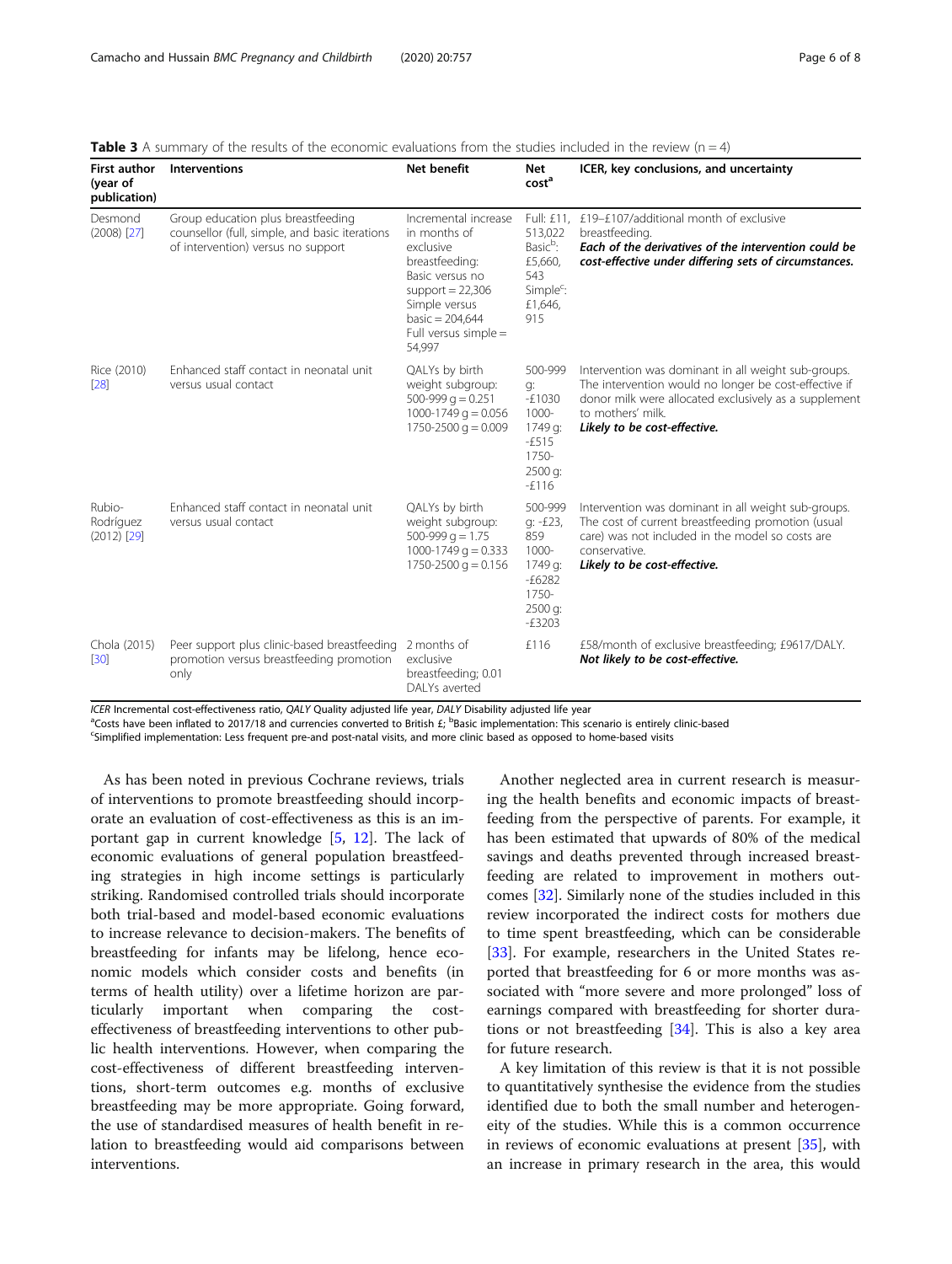<span id="page-6-0"></span>be a good objective for a future review. One potential source of bias in this review was the restriction of searches to published journal articles; inconclusive or negative cost-effectiveness results are less likely to be published in journals than in the grey literature [\[36](#page-7-0)]. For example, a report produced by the Maternal and Child Nutrition Programme in England described an economic model estimating costs and benefits of a peer-support programme to promote breastfeeding was excluded as it was not published in a peer-reviewed journal [\[37](#page-7-0)]. Another limitation is that although a comprehensive approach, using two different tools, was used to critically appraise the studies included in the review, one of the tools was developed by one of the authors (author 1) and has been used before, however it has not been formally validated. Furthermore the other tool, the CHEClist [\[24](#page-7-0)], awards a point for a particular item only if it is fully met. This approach aims to minimise subjectivity but may not reflect some finer differences between studies, for example when considering a study which has met 90% of a particular item compared with one which has not attempted it at all.

### Conclusions

Existing evidence suggests that breastfeeding support in a critical care setting is likely to be cost-effective. There are clear indications for researchers in the area regarding the need to incorporate economic evaluations and to establish standardised outcome measures related to breastfeeding which will facilitate future evidence synthesis.

### Supplementary Information

The online version contains supplementary material available at [https://doi.](https://doi.org/10.1186/s12884-020-03460-3) [org/10.1186/s12884-020-03460-3.](https://doi.org/10.1186/s12884-020-03460-3)

Additional file 1: Search strategy, reasons for exclusion of full texts, data extraction and quality assessment, and currency conversion and inflation rates.

#### Abbreviations

CEA: Cost-effectiveness analysis; CHEC: Consensus Health Economic Criteria; CUA: Cost-utility analyses; DALY: Disability adjusted life year; HCHS: Hospital and Community Health Services; NHS: National Health Service; NICE: National Institute of Health and Care Excellence; QALY: Quality adjusted life year; WHO: World Health Organisation

#### Acknowledgements

None.

#### Authors' contributions

EMC devised the research question. EMC and HH conducted the literature search and data extraction. EMC wrote the first draft of the manuscript with contribution from HH to subsequent drafts. The authors have read and approved the final version of the manuscript.

#### Funding

This research did not receive any specific grant from funding agencies in the public, commercial, or not-for-profit sectors.

### Availability of data and materials

All data generated or analysed during this study are included in this published article and its supplementary information files.

#### Ethics approval and consent to participate Not applicable.

# Consent for publication

Not applicable.

#### Competing interests

The authors declare that they have no competing interests.

### Received: 3 September 2020 Accepted: 25 November 2020 Published online: 03 December 2020

#### References

- 1. World Health Organisation. Exclusive breastfeeding for six months best for babies everywhere; 2011. [http://www.who.int/mediacentre/news/](http://www.who.int/mediacentre/news/statements/201) [statements/201.](http://www.who.int/mediacentre/news/statements/201) [http://www.who.int/mediacentre/news/statements/2011/](http://www.who.int/mediacentre/news/statements/2011/breastfeeding_20110115/en/) [breastfeeding\\_20110115/en/.](http://www.who.int/mediacentre/news/statements/2011/breastfeeding_20110115/en/)
- 2. Rollins NC, Bhandari N, Hajeebhoy N, Horton S, Lutter CK, Martines JC, et al. Why invest, and what it will take to improve breastfeeding practices? 2016. [https://doi.org/10.1016/S0140-6736\(15\)01044-2.](https://doi.org/10.1016/S0140-6736(15)01044-2)
- 3. UNICEF, United Nations Children's Fund. From the first hour of life: making the case for improved infant and young child feeding everywhere. New York: UNICEF; 2016.
- 4. Patnode CD, Henninger ML, Senger CA, Perdue LA, Whitlock EP. Evidence synthesis number 143 primary care interventions to support breastfeeding: updated systematic review for the U.S. preventive services task force; 2016.
- 5. Mcfadden A, Gavine A, Renfrew MJ, Wade A, Buchanan P, Taylor JL, et al. Support for healthy breastfeeding mothers with healthy term babies; 2017.
- 6. Kim JH, Shin JC, Donovan SM. Effectiveness of workplace lactation interventions on breastfeeding outcomes in the United States: an updated systematic review. J Hum Lact. 2019;35:100–13.
- 7. Walters DD, Phan LTH, Mathisen R. The cost of not breastfeeding: global results from a new tool. Health Policy Plan. 2019;34:407–17.
- 8. Victora CG, Bahl R, Barros AJD, França GVA, Horton S, Krasevec J, et al. Breastfeeding in the 21st century: epidemiology, mechanisms, and lifelong effect. Lancet. 2016;387:475–90.
- National Institute of Health and Care Excellence (NICE). Guide to the methods of technology appraisal. National Institute for clinical excellence; 2013.
- 10. Becker GE, Smith HA, Cooney F. Methods of milk expression for lactating women; 2016.
- 11. Bonuck K, Arno PS, Memmott MM, Freeman K, Gold M, McKee D. Breastfeeding promotion interventions: good public health and economic sense. J Perinatol. 2002;22:78.
- 12. Britton C, McCormick FM, Renfrew MJ, Wade A, King SE. Support for breastfeeding mothers; 2007.
- 13. Carr S, Lhussier M, Forster N, Geddes L, Deane K, Pennington M, Visram S, White M, Michie S, Donaldson C, Hildreth A. An evidence synthesis of qualitative and quantitative research on component intervention techniques, effectiveness, cost-effectiveness, equity and acceptability of different versions of health-related lifestyle advisor role in improving health. Health Technol Assess. 2011;15(9):1–284.
- 14. Chung M, Ip S, Yu W, Raman G, Trikalinos T, DeVine D, et al. Interventions in primary care to promote breastfeeding: an evidence revew for the US preventative services task force. Ann Intern Med. 2008;149:565–82.
- 15. Fairbank L, O'Meara S, Sowden AJ, Renfrew MJ, Woolridge MM. Promoting the initiation of breast feeding. BMJ Qual Safety. 2001;10(2):123–7.
- 16. Fairbank L, O'Meara S, Renfrew MJ, Woolridge M, Sowden AJ, Lister-Sharp D. A systematic review to evaluate the effectiveness of interventions to promote the initiation of breastfeeding; 2000.
- 17. Guise JM, Palda V, Westhoff C, Chan BKS, Helfand M, Lieu TA. The effectiveness of primary care-based interventions to promote breastfeeding: systematic evidence review and meta-analysis for the US preventive services task force. Ann Fam Med. 2003;1:70–8.
- 18. Morgan H, Hoddinott P, Thomson G, Crossland N, Farrar S, Yi D, et al. Benefits of incentives for breastfeeding and smoking cessation in pregnancy (BIBS): a mixed-methods study to inform trial design; 2015.